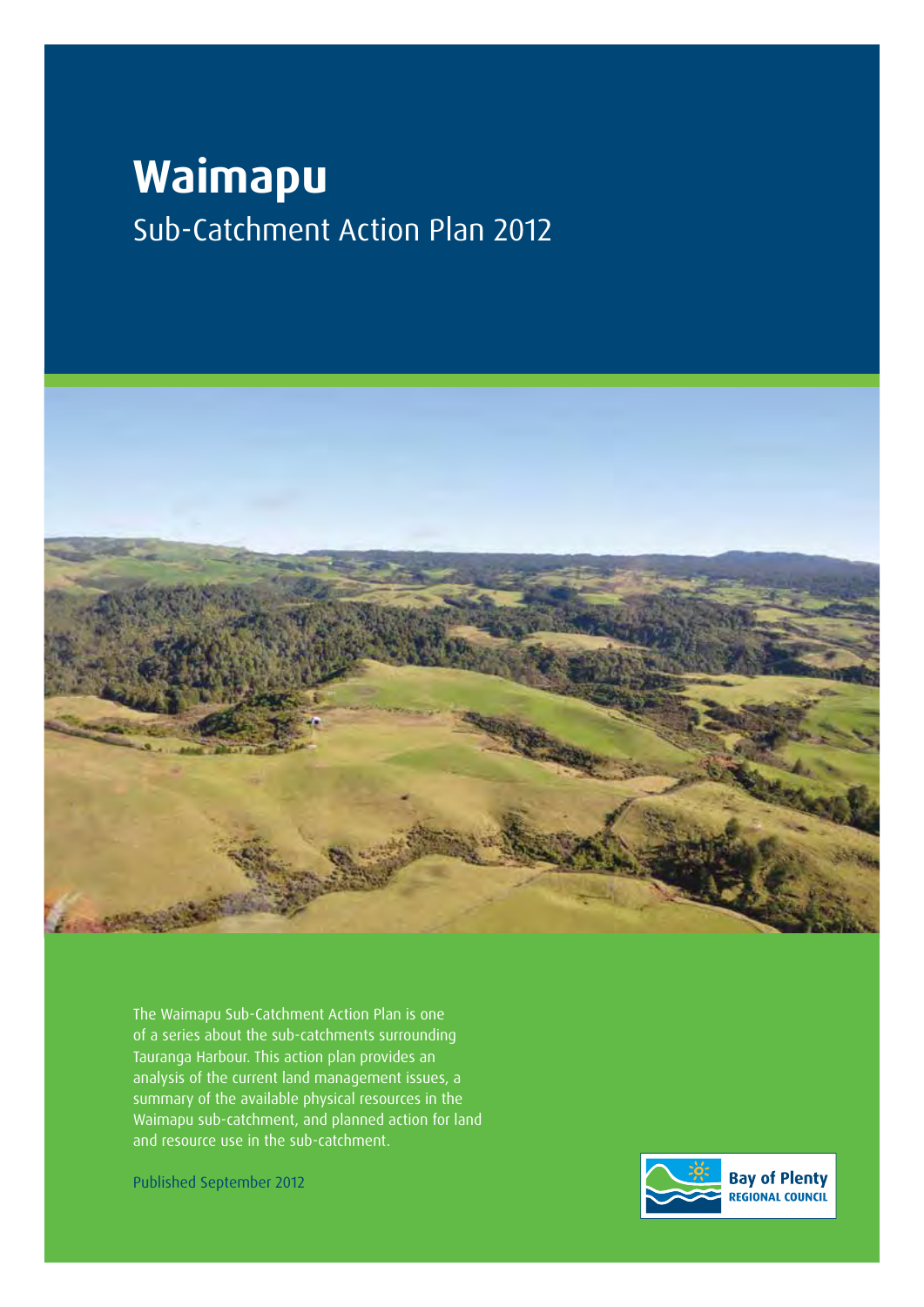## **Introduction**

The Waimapu sub-catchment is south east of Tauranga Harbour. It is 11,164 hectares in area and flows from Otanewainuku north to the harbour between Windermere and Greerton. The Waimapu sub-catchment spans both the Tauranga and Ōtānewainuku Ecological Districts, and stretches approximately from Ohauiti Rd to Pyes Pa Rd.

The sub-catchment is about 21 km long and 6 km wide. It includes 236 km of stream, or 472 km of riparian margins and 3 km of harbour margin. The primary waterways in the sub-catchment are the Waimapu and Waiorohi Rivers. There are four named tributary streams (Kirikiri, Mangarewarewa, Pukekonui and Toropeke) and numerous unnamed tributaries. The Waiorohi tributary supplies half of Tauranga City's municipal water so protecting water quality is a priority.

The most widely spread class of vegetation cover in the sub-catchment is pastoral vegetation at 45 percent. Indigenous vegetation is largely confined to the upper sub-catchment, with reasonably large tracts of bush clad stream gullies cutting through the catchment (23 percent). Horticultural land covers five percent and is in the middle and lower sub-catchment. Exotic forestry is in the southeast - in the middle and upper sub-catchment (eight percent, although some of this area has recently been converted to dairy land). Large areas of estuarine wetlands surround the Waimapu estuary.

Sub-catchment soils are predominantly derived from air-fall ash, with the most recent being from the Kaharoa eruption some 700 years ago. The most common soils are Katikati Sandy Loam and Katikati Hill soils, with occasional Otanewainuku steep-land soils, Oropi series soils and Whakamarama series soils. These volcanic soils are versatile and naturally well-drained but are vulnerable to erosion under poor vegetation cover or intensive land-use.



*Source: BOPRC, ESRI, i-cubed, USGS, NASA, NOA*



*Source: BOPRC, ESRI, i-cubed, USGS, NASA, NOA*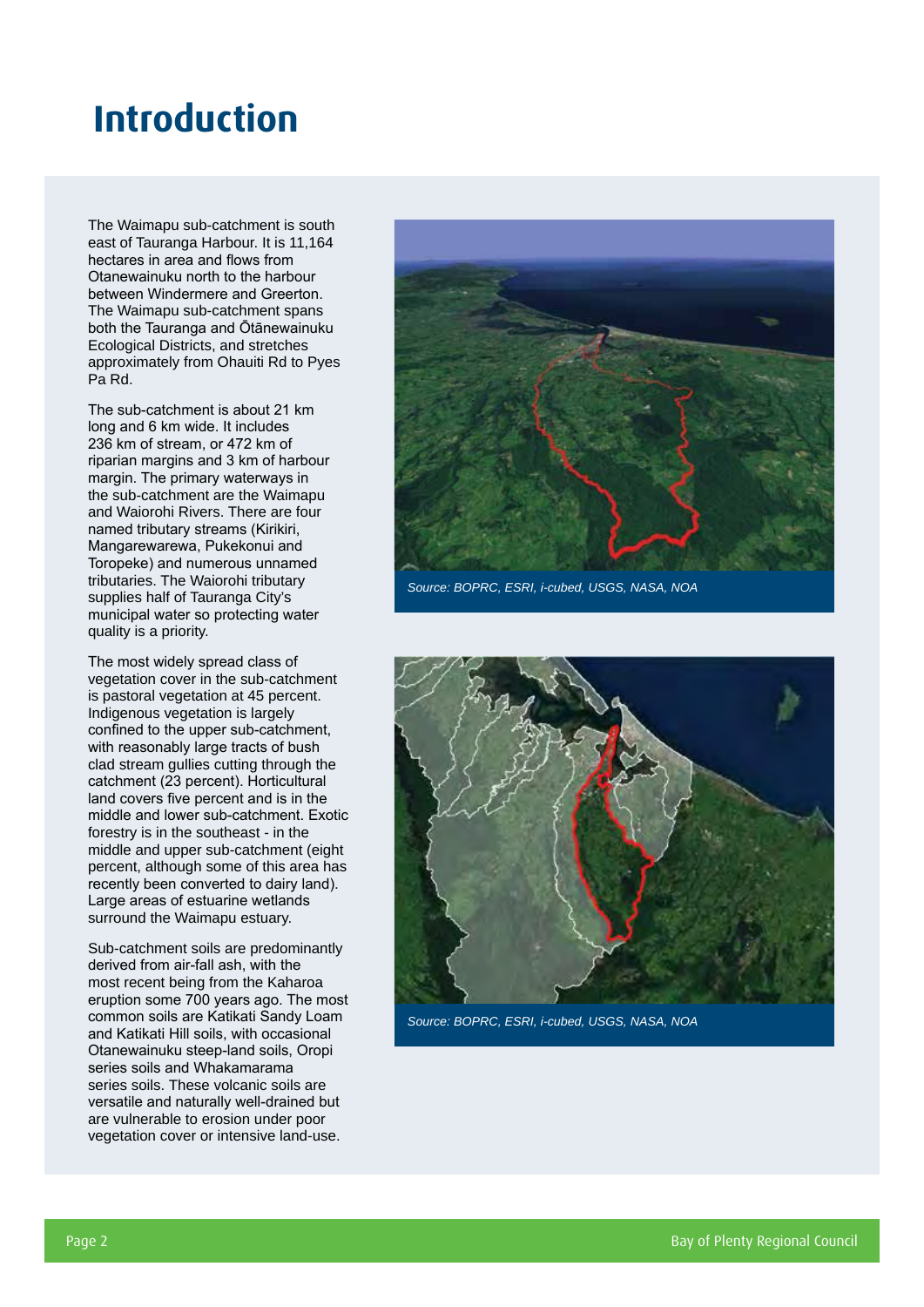## **Land management**

## What is the problem?

Soil has been and continues to be lost from the catchment at moderate to high rates, especially where steep land is subject to cattle or deer grazing, or where earthworks are not carefully managed. Soil quality has not been monitored in the Waimapu catchment, but results from other similar Bay of Plenty sites indicate generally healthy soils, with the exception of high levels of nitrogen on sheep, beef and deer farms, and excessively high levels on dairy farms (which have increased over 300 percent in the last ten years). While positive from a production perspective, high nitrogen levels represent a risk to water quality through leaching and eutrophication. Soils on kiwifruit orchards have healthy nitrogen levels but very high and increasing levels of phosphorus. While phosphates do not leach in the same way as nitrogen, they still represent a significant risk to water quality if washed into waterways by erosion.

Livestock access to a stream or wetland, or the area immediately around them, degrades water quality by increasing nutrients, faecal matter and sediment in the waterway. Stock access can increase stream bank erosion by stock treading and damaging soil structure, and by eating and degrading vegetation on the stream bank.

Water quality may also be degraded by excess nutrients in streams from fertilisers, farm runoff and urine patch leaching. Sediment can enter waterways from major construction sites (such as subdivision and roading) and forestry at harvest time. These and other pollutants are generally unintentional by-products of activities such as farming and construction.

Water quality monitoring by the Regional Council shows that the Waimapu Stream has the worst *E. coli* contamination rates in the Bay of Plenty, with levels above the Ministry of Health guidelines for swimming much of the time. Toi Te Ora Public Health has a permanent warning in place for people to avoid recreational contact with water in the lower Waimapu Stream.

### What will we (Bay of Plenty Regional Council) do about it?

- Promote riparian margin fencing to exclude stock and protect water quality
- Promote and help landowners plant riparian margins, to act as filters and reduce pollutants entering streams through surface runoff
- Encourage stock stream crossings, such as bridges, to protect the water quality of streams
- Support retirement of steep erodible land
- Protect existing areas of indigenous biodiversity
- Protect existing wetland areas
- Work with landowners, other agencies and other sections of Regional Council to ensure consistent land and water quality management.

#### **Current riparian margin protection:**



The stock excluded figure indicates those stream margins that are fenced off or land that is currently not available for stock grazing for example, horticulture, forestry, and native bush.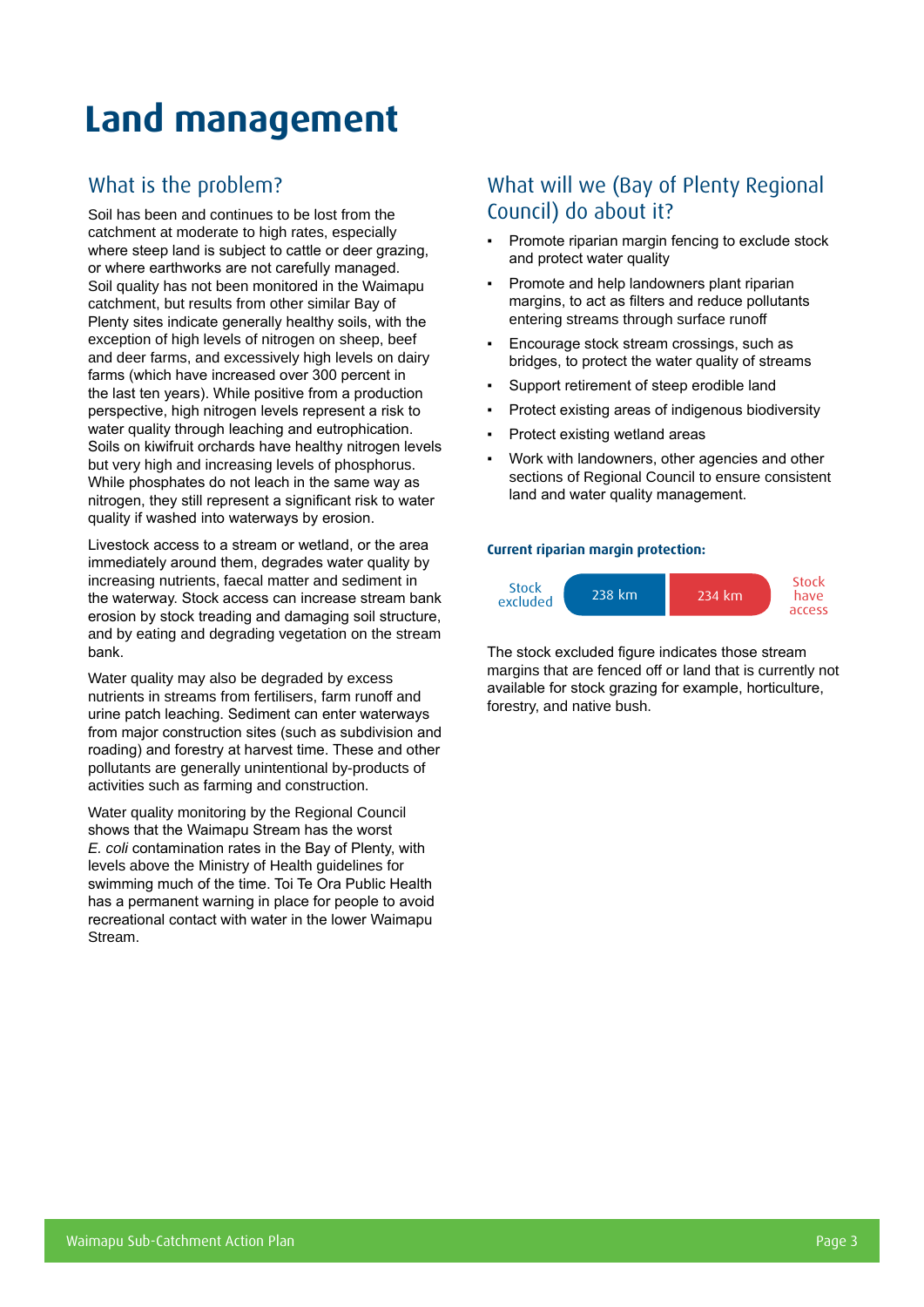## Land use capability classification in the Waimapu sub-catchment

Sustainable land use and management is essential to ensure the Bay of Plenty region maintains clean waterways, productive soils, and indigenous biodiversity. How the land is used and managed can have a direct effect on its potential for long-term sustainability.

The majority of land in this sub-catchment is Land Use Capability (LUC) Class 6 - rolling and steep landscapes. Both LUC Class 6 and 7 lands are throughout the catchment. Highly productive LUC Class 2, 3 and 4 - gentle to rolling lands - are in smaller pockets across the sub-catchment.





*Land use capability classification in the Waimapu sub-catchment*

| <b>LUC Class</b> | <b>LUC Units</b>              | $\frac{0}{0}$ |
|------------------|-------------------------------|---------------|
| $\mathbf{2}$     | 2s <sub>1</sub>               | 3             |
| 3                | 3e 2, 3e 8, 3w 1              | 12            |
|                  | 4e2, 4e 9                     | 17            |
| 6                | 6e 3, 6e 4, 6e 7, 6e 11, 6w 1 | 48            |
|                  | 7e 1, 7e 2, 7e 11             | 11            |
| 8                | 8e 4                          |               |

*Not all areas are allocated a LUC unit, so the percentages do not sum to 100*

## Erosion risk in the Waimapu sub-catchment

A high proportion of Land Use Capability Class 6 land in the Waimapu sub-catchment is medium risk erosionprone land due to pastoral land use. Forestry located on this class of land has a medium risk of erosion during the post-harvest phase.



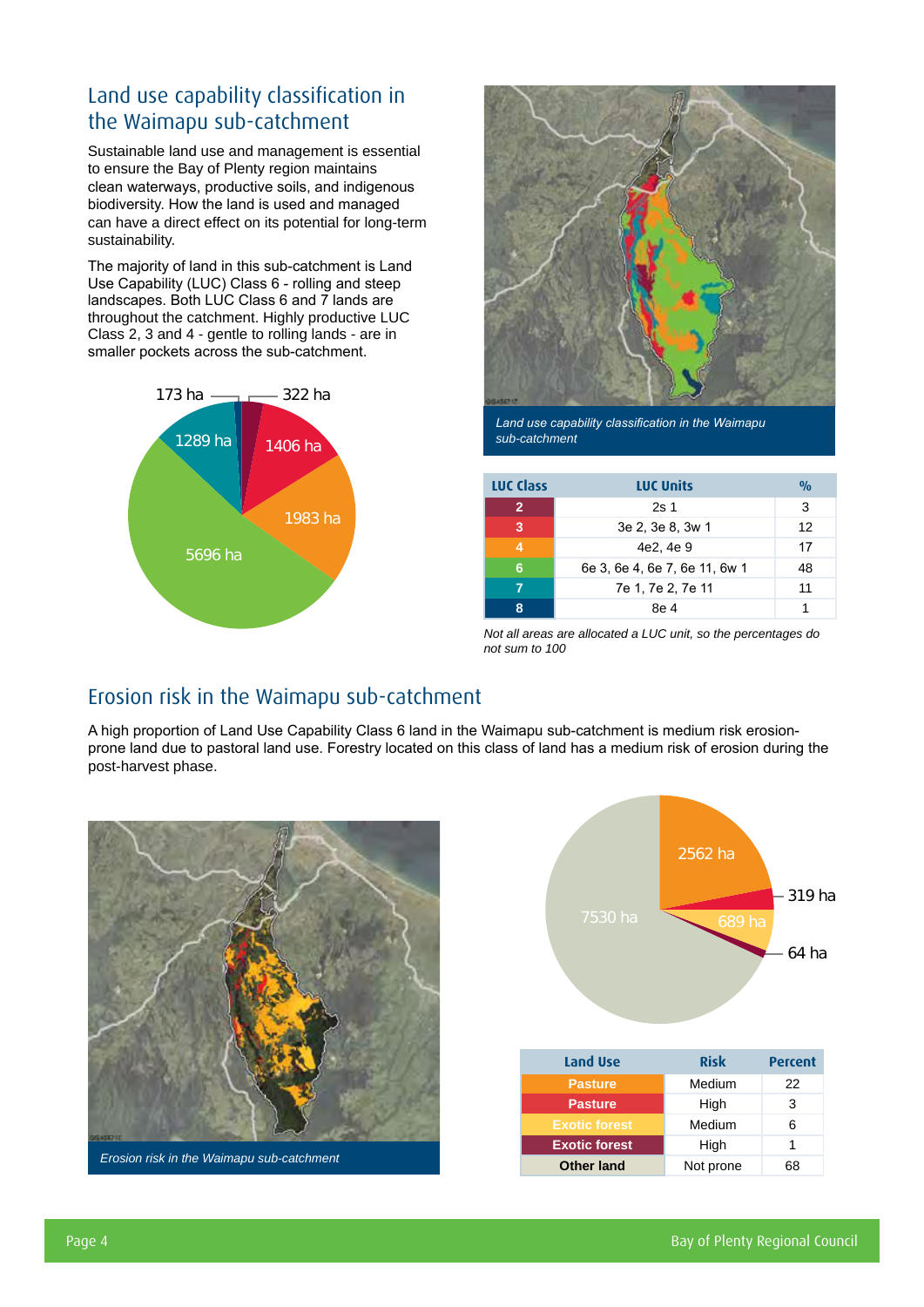## Land cover in the Waimapu sub-catchment





### Existing protection status in the Waimapu sub-catchment





| Class                    | <b>Percent</b> |
|--------------------------|----------------|
| <b>DOC</b>               | 6              |
| <b>BOPRC Covenant</b>    | 5              |
| Māori                    | 0.2            |
| Nga Whenua Rāhui         | 2              |
| QEII                     | $\mathfrak{p}$ |
| <b>District Reserve</b>  | 5              |
| <b>WBOPDC Covenant</b>   | 4              |
| <b>TCC Water Reserve</b> | 76             |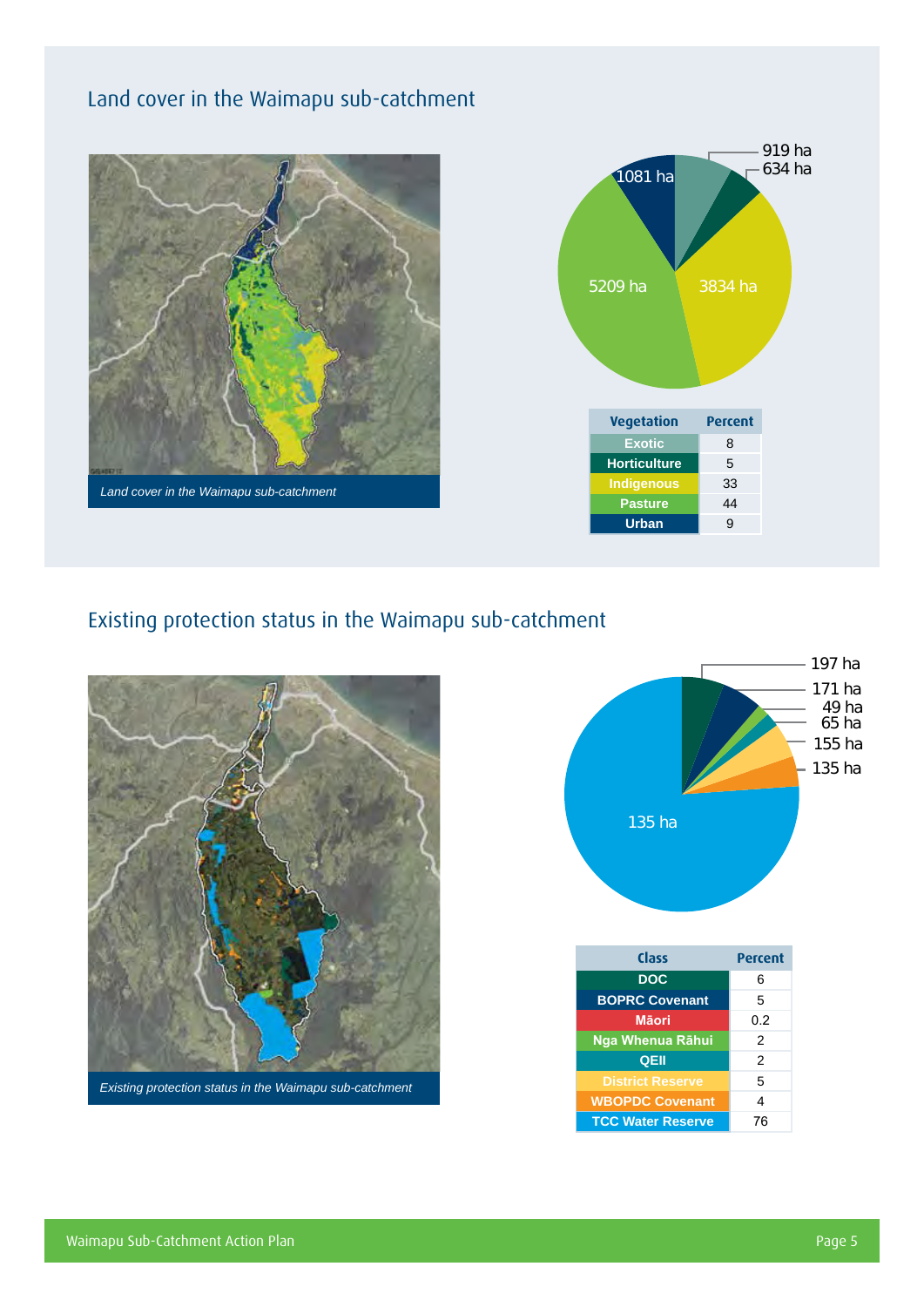## **Land management survey 2011**

## Field work

In developing the Waimapu Sub-Catchment Action Plan, Bay of Plenty Regional Council undertook field surveys of all properties that have waterways flowing through them or along their boundary between April and August 2011. Observations for some properties were made from adjacent land. Areas with formal protection were not surveyed as they already have action plans in place.

Field work included an assessment of land use, steam margins, erosion features and biodiversity features:

| Land use                        | Type and rationale<br>٠<br>Land Use Capability classification based<br>$\blacksquare$<br>on physical resources present                                                                                                                     |
|---------------------------------|--------------------------------------------------------------------------------------------------------------------------------------------------------------------------------------------------------------------------------------------|
| <b>Stream</b><br>margins        | Protection measures (if any) in place<br>$\blacksquare$<br>General condition and upkeep<br>٠<br>Estimated length (both protected and<br>٠<br>unprotected)<br>GPS track of any stream channels not<br>٠<br>evident in the GIS database maps |
| <b>Erosion</b><br>features      | Estimated size and trend direction<br>Photographs and GPS points (either at<br>٠<br>feature or where the photo was taken)                                                                                                                  |
| <b>Biodiversity</b><br>features | Estimated land cover and the type of<br>٠<br>vegetation (e.g. native, introduced species)                                                                                                                                                  |

## Land owner feedback

Bay of Plenty Regional Council, NZ Landcare Trust and Department of Conservation held a meeting with landowners on 26 July 2011. The meeting gathered their concerns, challenges and priorities.

In order of priority, the challenges and solutions suggested were:

#### **Priority 1 - Education and information**

- Greater education and publicity of the choices and benefits of Riparian Management Plans
- Clarify the nature of the sediment (and therefore the sediment source) in the waterways. Identify and consider whether it is heavy or light sediment
- Educate and publicise the various types of waterways (e.g. creeks, streams, rivers) suitable for riparian management
- Research to find creative means and uses for riparian planting (such as making productive use of riparian strips)
- Provide information to farmers about track formation and maintenance for minimising erosion and run-off.

#### **Priority 2 – Sedimentation**

- Manage the unsealed roading network by extending seal and reducing sediment run-off
- Better manage run-off from subdivision development.

#### **Priority 3 – Care groups**

- Have a care group(s) for the Waimapu Stream/ catchment.
- Encourage or arrange for nurseries to grow plants for the Waimapu catchment care group.

#### **Priority 4 –** Collaboration between Regional Council and landowners

- Take economic viability into account and make land management regulations affordable for landowners
- Council to listen to and be more flexible with landowners.

#### **Priority 5 –** Riparian management

- Encourage appropriate riparian management (fencing off) on all waterways
- Take a staged approach towards adopting best riparian management practices
- Minimise *E. coli* entering waterways.

## Iwi/hapū feedback

Representatives of hapū within the Waimapu catchment rohe shared their main concerns, challenges and priorities regarding the natural environment of this area

- The hapū and their iwi support any initiatives which result improved water quality particularly with regard to the importance of using the streams and harbour for kaimoana gathering, including Patiki and Titiko, and swimming and playing.
- Most ancestral lands have been lost it is important to tangata whenua that Regional Council supports the owners of Māori land to improve water quality and biodiversity.
- It is important that remaining remnant native bush is protected and restored.
- It is a high priority to the iwi/hapū to protect culturally significant sites in the catchment.
- There were a range of opinions on whether traditional walking routes should be open for public use.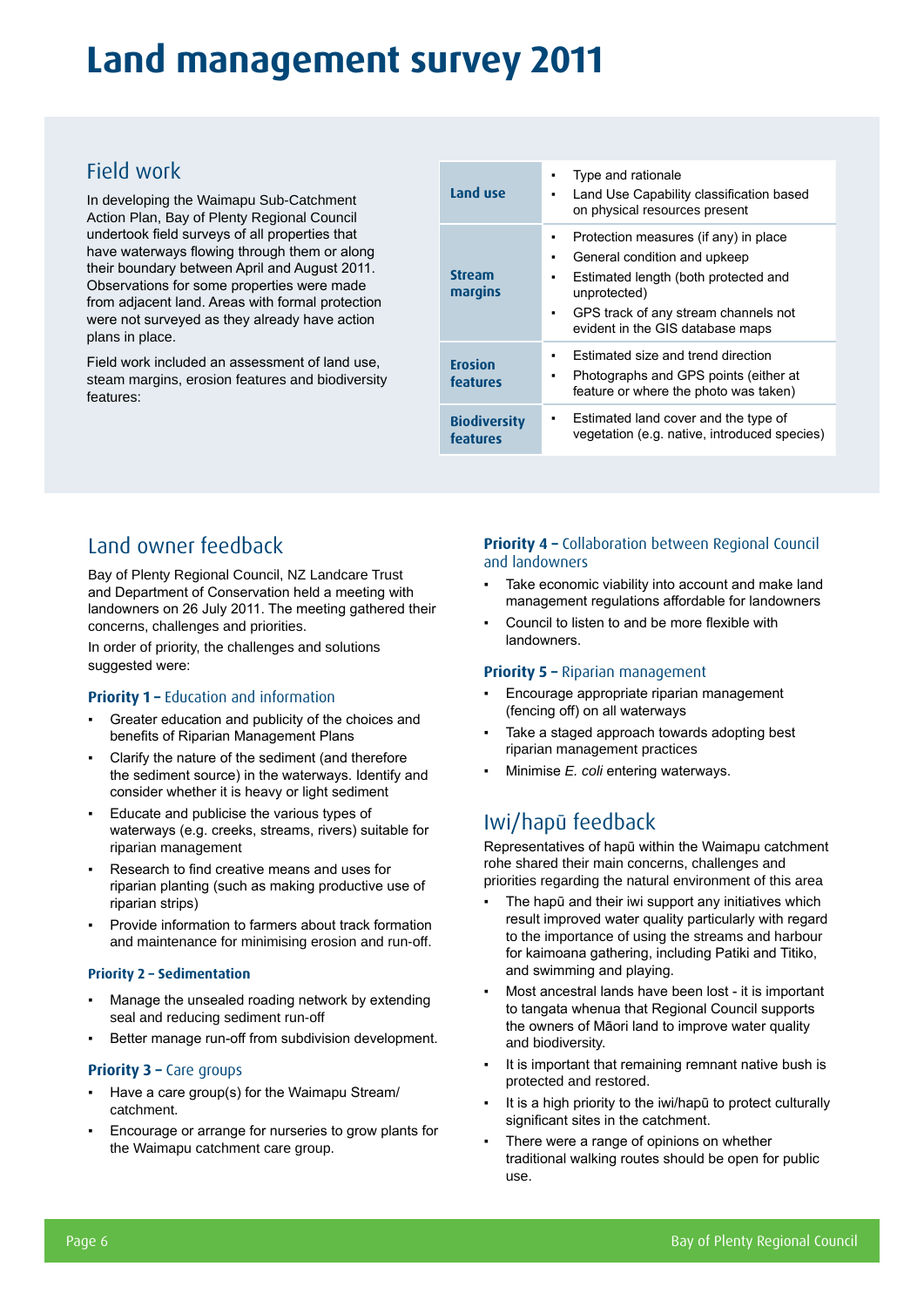- Build capacity for young Māori to learn about/work in the resource management field within their rohe.
- Protect the Mauri of the streams and lands within the catchment by way of kaitiaki.
- Monitor restoration activities such as riparian fencing and planting to reduce sedimentation and increase water quality; and
- On-going communication between regional council and iwi/hapū. Share monitoring results and proposed restoration initiatives with iwi/hapū and work with iwi/hapū to restore their lands where possible.

# **Actions**

Three main land management issues, common to the surveyed properties, were identified in the Waimapu subcatchment. We have identified solutions that will help maintain and improve riparian protection, reduce erosion and unsuitable land use and reduce biodiversity loss within the catchment area, and who can help implement the actions

### Land management issues and solutions

| <b>Actions</b>                                                                                                                                                                                                                                                                                                                                                                                                                                                                                                                                                                                                                                                                                                                                                                                                                                                                                       | <b>Milestones</b>                                                                                                                                                        | Who is involved?                                                                                                                                                                                                                                                                                         |
|------------------------------------------------------------------------------------------------------------------------------------------------------------------------------------------------------------------------------------------------------------------------------------------------------------------------------------------------------------------------------------------------------------------------------------------------------------------------------------------------------------------------------------------------------------------------------------------------------------------------------------------------------------------------------------------------------------------------------------------------------------------------------------------------------------------------------------------------------------------------------------------------------|--------------------------------------------------------------------------------------------------------------------------------------------------------------------------|----------------------------------------------------------------------------------------------------------------------------------------------------------------------------------------------------------------------------------------------------------------------------------------------------------|
| <b>Improving riparian protection</b><br>Work with landowners to apply sustainable land use methods and practices<br>to maintain and/or repair wetlands and streambanks to improve water<br>quality.<br>Completely remove stock access to stream banks, fence remaining<br>$\blacksquare$<br>234km and instigate planting of riparian margins to eliminate the effects of<br>livestock, polluted water runoff and erosion.<br>Instigate necessary remedial works to stream margins such as bank<br>$\blacksquare$<br>re-contouring, riparian planting and engineering works using relevant<br>legislation relating to riparian management.<br>Tailor site specific solutions.<br>$\blacksquare$                                                                                                                                                                                                       | 5 km of new<br>riparian fencing<br>per year<br>1 km of riparian<br>planting per<br>year                                                                                  | $\blacksquare$<br>Bay of Plenty<br>Regional Council<br>Landowners<br>Western Bay of<br><b>Plenty District</b><br>Council<br>Tauranga City<br>$\blacksquare$<br>Council for<br>projects which<br>benefit the city<br>NZ Landcare<br>$\blacksquare$<br>Trust working with<br>community care<br>groups      |
| Improve erosion control and appropriate land use practices<br>Apply property level management plans to LUC class 6 & 7 pastoral and<br>$\blacksquare$<br>forestry land that has been identified as eroding or at risk of eroding.<br>Promote the need for land use change on LUC class 7 land pastoral land -<br>$\blacksquare$<br>advocate land retirement, forestry and suitable stock regimes.<br>Work with landowners to apply soil and water conservation methods and<br>$\blacksquare$<br>good land management practice to maintain and/or repair landscapes.<br>Work to ensure that earthworks, track construction and roading complies<br>$\blacksquare$<br>with best practice to minimise run-off.<br>Increase the awareness of the impact of cattle and deer on steeper slopes.<br>$\blacksquare$<br>Ensure that landowners apply appropriate land management practices.<br>$\blacksquare$ | 50 properties<br>with 'at risk'<br>land have<br>management<br>plans by 2022                                                                                              | Bay of Plenty<br>$\blacksquare$<br><b>Regional Council</b><br>Landowners<br>$\blacksquare$<br>Western Bay of<br>$\blacksquare$<br><b>Plenty District</b><br>Council<br>Department of<br>$\blacksquare$<br>Conservation<br>NZ Landcare<br>Trust working with<br>community care<br>groups                  |
| <b>Improve biodiversity protection and enhancement</b><br>Advocate protection and restoration of valuable areas within the sub-<br>$\blacksquare$<br>catchment<br>Continue tree planting on private land in native or non-invasive exotic<br>$\blacksquare$<br>species<br>Liaise with Waikato Regional Council and Department of Conservation<br>$\blacksquare$<br>on coordinating management of the Kaimai Mamaku Range and its<br>catchments as part of the Kaimai Catchments Project<br>Work with landowners and community groups to protect identified<br>$\blacksquare$<br>biodiversity areas in the sub-catchment by establishing native plant<br>populations and controlling nuisance populations of pest plants and<br>animals.                                                                                                                                                              | By 2022 an<br>additional<br>30 sites.<br>including the<br>2 High Value<br>Ecological<br>Value sites are<br>managed for<br>biodiversity<br>protection and<br>enhancement. | Bay of Plenty<br><b>Regional Council</b><br>Landowners<br>$\blacksquare$<br>Western Bay of<br><b>Plenty District</b><br>Council<br>Department of<br>$\blacksquare$<br>Conservation<br><b>Community Care</b><br>Groups<br>NZ Landcare<br>$\blacksquare$<br>Trust working with<br>community care<br>groups |